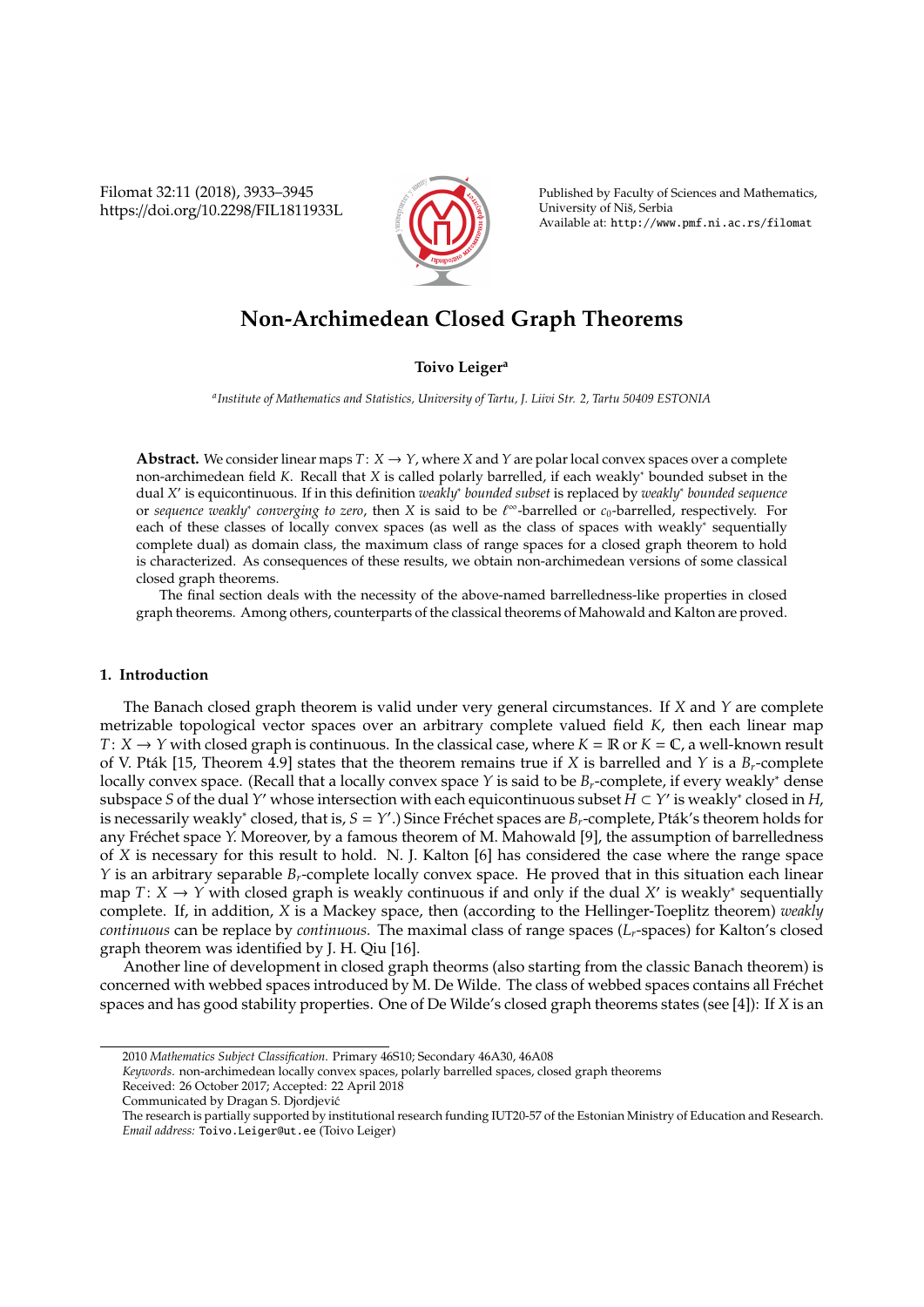ultrabornological space (i.e. an inductive limit of Banach spaces) and *Y* is a webbed space, then any linear map  $T: X \to Y$  with sequentially closed graph is continuous. For a comparison of De Wilde's approach to closed graph theorems with the one due to Pták, we refer to the book of G. Köthe [7, the end of §35.5].

The non-archimedean version of Pták's theorem in which the range space Y is an arbitrary Fréchet space (originally proved by T. E. Gilsdorf and J. Kakol [5]) one finds in the book by C. Perez-Garcia and W. H. Schikhof [13, Theorem 11.1.10]. The proof is based on usual technique of metrizable topological vector spaces. In this paper, using methods from duality theory, we establish some closed graph theorems of this type, where barrelled spaces *X* are replaced by some other barrelled-like locally convex spaces. We study (weak) continuity of linear maps  $T: X \rightarrow Y$  with closed graph, where X is assumed to be either polarly barrelled, *t*<sup>∞</sup>-barrelled, c<sub>0</sub>-barrelled, or to have the property, that the dual space *X'* is weakly\* sequentially complete. By use of a general technique (based on duality arguments) which is adapted from a paper by J. Boos and the author [2], we prove in Section 4 Theorem 4.1, from which we deduce maximal classes of range space *Y* in each of four cases. Also we obtain non-archimedean versions of some related classical theorems, most importantly among them theorems of Ptak type and of Kalton type. Here the concept of ´  $B_r$ -completeness plays a crucial role. This concept is justified by the Krein-Šmulian theorem proved by Perez-Garcia and Schikhof [11, Corollary 3.6 and Proposition 3.7] for Frechet spaces over non-archimedean ´ fields.

Section 5 is concerned with the necessity of the above-named barrelledness-like properties in closed graph theorems. For example, if *Y* is a Fréchet space of countable type, then a linear map  $T: X \to Y$  with closed graph is weakly continuous if and only if *X* 0 is weakly<sup>∗</sup> sequentially complete (Theorem 5.2).

Section 3 presents (besides of a brief discussion on  $B_r$ -completeness of Fréchet spaces) a theorem of Hellinger-Toeplitz type in the non-archimedean situation. As in the classical case, weak continuity is an intermediate step in the proof of closed graph theorems; the rest (that is, the continuity with respect to the Mackey topologies (provided that they exist)) follows from the Hellinger-Toeplitz theorem.

It turns out that if *K* is spherically complete, then the classical closed graph theorems considered here hold word for word for the non-archimedean setting. If *K* is not spherically complete, the trouble is that there exist Banach spaces which are not *Br*-complete (Proposition 3.4). In addition to that, we do not know to what extent the Hellinger-Toeplitz theorem holds true. Furthermore, it is still open whether the (polar) Mackey topology in any polar locally convex spaces exists if *K* is not spherically complete.

Note that non-archimedean webbed spaces were introduced by C. T. M. Vinagre [18]. She investigated stability properties of them and proved the non-archimedean version of the above-quoted De Wilde's closed graph theorem. See also F. Bambozzi [3].

#### **2. Preliminaries**

Throughout this paper,  $K = (K, | \cdot |)$  is a complete non-archimedean non-trivially valued field. By  $B_K$  we denote the closed unit ball of *K*. For basic notations and properties concerning locally convex spaces over *K*, we refer to the book [13]. Here we recall some definitions and results needed in this paper.

Let *X* be a vector space over *K*, let *X* <sup>∗</sup> denote its algebraic dual. A subset *A* ⊂ *X* is called *absolutely convex* if it is a  $B_K$ -submodule of *X*. For a nonempty subset  $D \subset X$ , the *absolutely convex hull* is defined by  $a\text{co}D := \{\sum_{k=1}^{n} a_k x_k \mid n \in \mathbb{N}, a_k \in B_K, x_k \in D\}$ . For an absolutely convex subset A of X, we set  $A^e := A$  if the valuation of  $\tilde{K}$  is discrete and  $A^e := \bigcap \{aA \mid a \in K \setminus B_K\}$  if the valuation is dense. *A* is called *edged*, if  $A^e = A$ .

A *seminorm* on *X* is a function  $p: X \to \overline{|a| | a \in K}$  (the closure in R) such that  $p(ax) = |a| p(x)$  and  $p(x + y) \leq \max\{p(x), p(y)\}$  for all  $x, y \in X$  and  $a \in K$ . We denote by  $B_p$  the closed unit ball of *p*. If *p* is a seminorm on *X*, then the function  $\bar{p}: X \times \ker p \to \mathbb{R}$ ,  $x + \ker p \mapsto p(x)$  is a norm on the quotient space *X*/ ker *p*.

A seminorm *p* is said to be

• *of countable type* if the normed space *X*/ ker *p* is of countable type, that is, it has a countable subset *C* whose linear hull, denoted by span *C*, is dense in *X*/ ker *p*;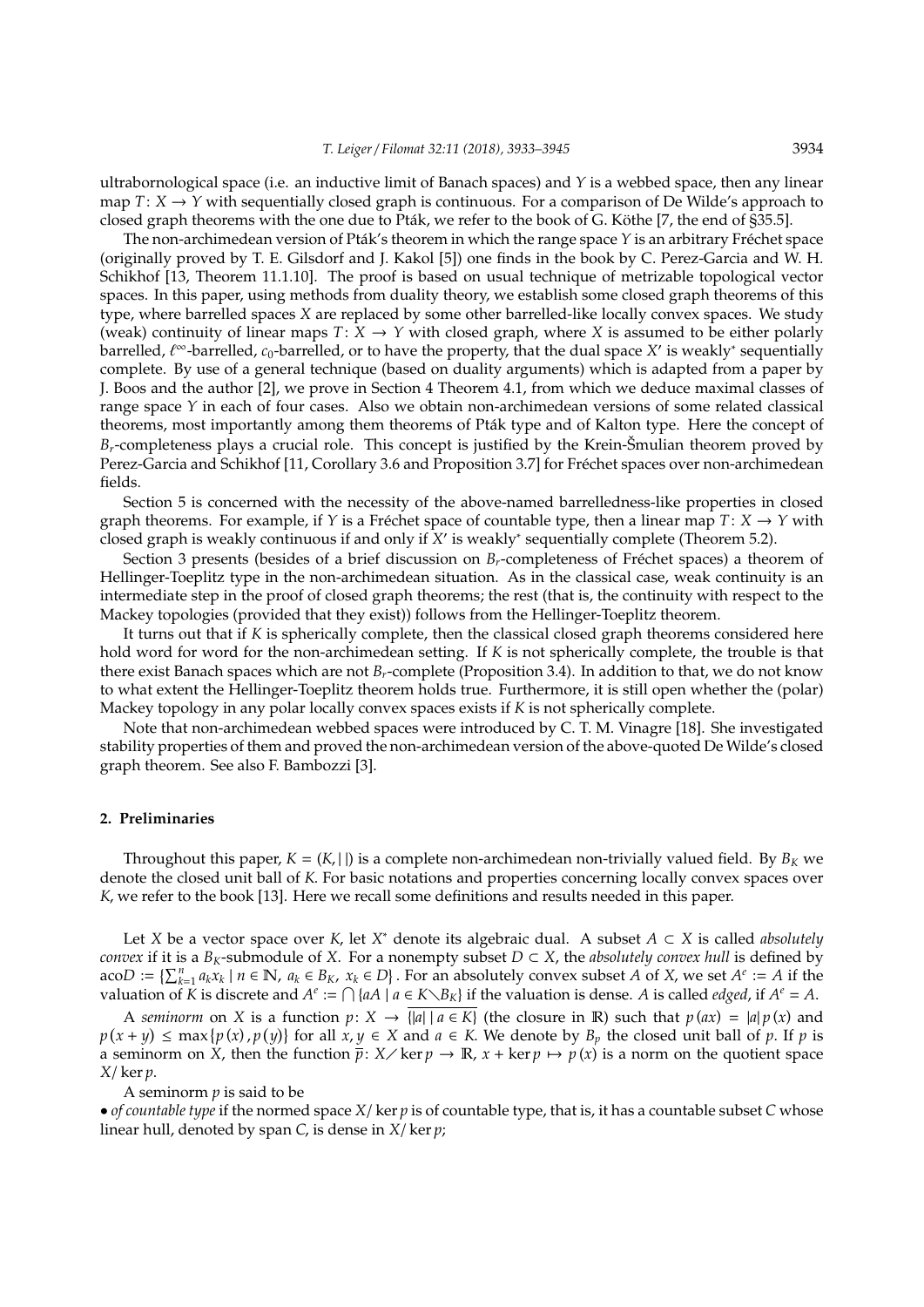• *polar* if  $p(x) = \sup \{|f(x)| | f \in \mathcal{F}_p\}$  for all  $x \in X$ , where

$$
\mathcal{F}_p := \left\{ f \in X^* \mid \left| f(x) \right| \le p(x) \ (x \in X) \right\}.
$$

If *K* is spherically complete, then each seminorm is polar. Every seminorm of countable type is polar.

Let  $X = (X, \tau)$  be a Hausdorff locally convex space (abbreviated LCS) over *K*. Its topological dual will be denoted by *X* 0 . *X* is said to be *of countable type* if any continuous seminorm on *X* is of countable type. If the topology τ is defined by a family of polar seminorms, then *X* (as well as the topology τ) is called *polar*. For any Hausdorff polar LCS *X*, the dual *X'* separates the points of *X*. The weak topology  $\sigma$  (*X*, *X'*) on *X* with respect to the dual pair  $\langle X, X' \rangle$  is defined as usual, as well as the weak<sup>\*</sup> topology  $\sigma(X', X)$  on  $X'$ .

A locally convex topology  $\xi$  on *X* is called *compatible* (with  $\tau$ ) if  $(X, \xi)' = X'$ . If there exists a finest compatible polar topology, then it is called the *Mackey topology* and denoted by τ (*X*, *X* 0 ) . If *K* is spherically complete, then  $\tau$  (*X*, *X'*) always exists. For a polar LCS over a non-spherically complete field, the problem of existence of the Mackey topology is open. In any case, the Mackey topology on an LCS *X* (whenever it exists) is determined by the collection of all polar seminorms  $p: X \to \mathbb{R}$  satisfying  $\mathcal{F}_p \subset X'$  ([13, Theorems 5.7.8 and 5.8.8]).

In a polar LCS *X*, a subset is weakly bounded if and only if it is bounded. Every weakly convergent sequence in a LCS *X* is convergent when either *X* is of countable type or the field *K* is spherically complete. In a LCS over a spherically complete *K*, every weakly closed absolutely convex subset is closed. If *X* is of countable type, then every weakly closed edged subset is closed.

Let *A*  $\subset$  *X* and *B*  $\subset$  *X'*. The *polar sets A*<sup>0</sup> and *B*<sup>0</sup> (relative to  $\langle X, X' \rangle$ ) are defined by

$$
A^{0} := \left\{ f \in X' \mid \left| f(x) \right| \leq 1 \ (x \in A) \right\} \text{ and } B^{0} := \left\{ x \in X \mid \left| f(x) \right| \leq 1 \ (f \in B) \right\},
$$

respectively. The non-archimedean counterpart of the classical Bipolar Theorem states that  $A^{00} = (\overline{A}^{\sigma(X,X')} )^4$ for any absolutely convex subset *A* of *X* (cf. [13, Theorem 5.2.7]). A subset  $D \subset X$  with  $D^{00} = D$  is called *polar*. An LCS *X* is polar if and only if the polar neighbbourhoods of zero form a neighbourhood basis of zero.

The polar of  $A \subset X$  with respect to the duality  $\langle X, X^* \rangle$  we denote by  $A^\oplus$ . Note that  $\mathcal{F}_p = \bigl(B_p\bigl)^{\oplus}$  for a polar seminorm  $p: X \to \mathbb{R}$ .

A Hausdorff LCS *X* is called

• *barrelled* if each pointwise bounded family of continuous seminorms on *X* is equicontinuous,

• *polarly barrelled* if each pointwise bounded family of polar continuous seminorms on *X* is equicontinuous (or, equivalently, each  $\sigma$  (*X'*, *X*)-bounded subset of *X'* is equicontinuous),

 $\bullet$   $\ell^{\infty}$ -barrelled, if each  $\sigma$  (*X'*, *X*)-bounded sequence in *X'* is equicontinuous,

 $\bullet$  *c*<sub>0</sub>-barrelled if each sequence converging weakly<sup>\*</sup> to zero in *X'* is equicontinuous.

Any polar polarly barrelled LCS admits the Mackey topology. If *K* is spherically complete or *X* is of countable type, then *X* is polarly barrelled if and only if it is barrelled.

A complete metrizable LCS is called a *Fr´echet space*; a normable Frechet space is called a ´ *Banach space*. For a set *I*, the vector space  $\ell^{\infty}(I)$  of all bounded functions  $\phi: I \to K$  is a polar Banach space with the sup-norm  $\|\phi\|_{\infty} := \sup \{\phi(u) | u \in I\}$ . Note that  $(\ell^{\infty}(I), \| \cdot \|_{\infty})$  is of countable type if and only if *I* is finite. The subspace

 $c_0(I) := \left\{ \phi \in \ell^{\infty}(I) \mid \text{for each } \varepsilon > 0, \text{ the set } \left\{ \iota \in I \mid \left| \phi\left(\iota\right) \right| > \varepsilon \right\} \text{ is finite} \right\}$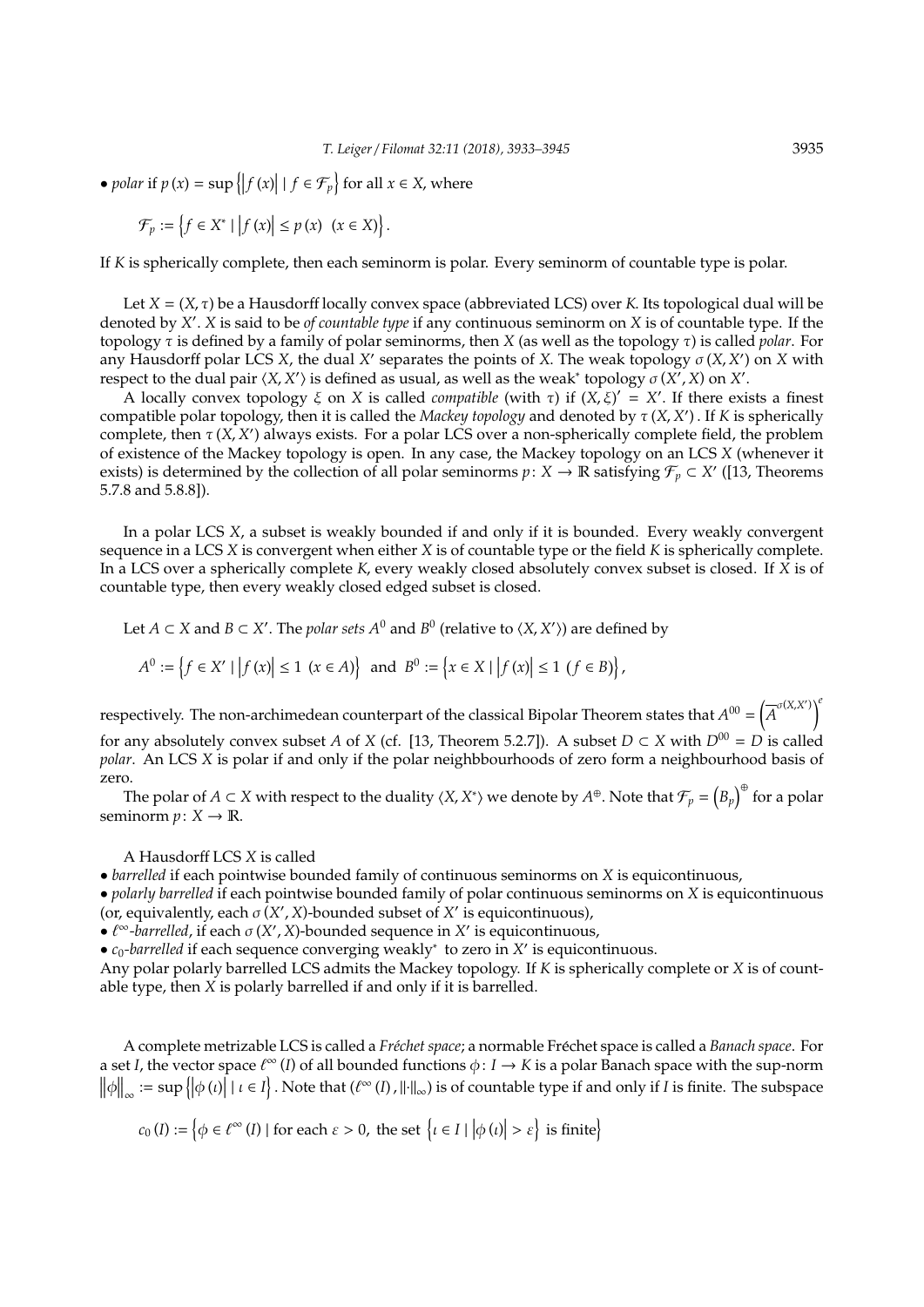is of countable type if and only if *I* is countable. Thus the sequence spaces

$$
\ell^{\infty} := \ell^{\infty} (\mathbb{N}) = \left\{ \mathbf{x} = (x_k) \mid ||\mathbf{x}||_{\infty} = \sup_{k \in \mathbb{N}} |x_k| < \infty \right\},
$$
\n
$$
c_0 := c_0 (\mathbb{N}) = \left\{ \mathbf{x} = (x_k) \mid \lim_{k \to \infty} x_k = 0 \text{ in } K \right\},
$$
\n
$$
c := \left\{ \mathbf{x} = (x_k) \mid \lim \mathbf{x} := \lim_{k \to \infty} x_k \text{ exists} \right\},
$$

equipped with the sup-norm, are polar Banach spaces. The sequences  $e_1 := (1, 0, 0, \dots)$ ,  $e_2 := (0, 1, 0, \dots)$ ,... form a Schauder basis of  $c_0$ . Since  $c = c_0 \oplus \text{span}\{e\}$ , where  $e := (1, 1, 1, ...)$ , then  $c$  is of countable type. Obviously,  $\lim \epsilon c'$ . It is well known, that  $(c_0)' = \ell^{\infty}$ . If *K* is not spherically complete, then  $(\ell^{\infty})' = c_0$ .

For a topological space *H*, the function space

 $BC(H) := \{ \phi \in \ell^{\infty}(H) \mid \phi \colon H \to K \text{ is continuous} \},$ 

equipped with the sup-norm, is a Banach space.

All LCS's *X* and *Y* considered in this paper are assumed to be Hausdorff. The vector space of all continuous linear maps  $T: X \to Y$  is denoted by  $L(X, Y)$ . Finally,  $X'_{\sigma}$  and  $X^*_{\sigma}$  stand for  $(X', \sigma(X', X))$  and  $(X^*, \sigma(X^*, X))$ , respectively. If *X* is a normed space, then  $B_X$  stands for the closed unit ball of *X*.

#### **3. Non-archimedean Theorems of Hellinger-Toeplitz and Krein-Smulian Type ˇ**

Let  $X = (X, \tau)$  and  $Y = (Y, \tau')$  be LCSs. For a linear map  $T: X \to Y$  we write  $\Delta_T := \{ g \in Y' \mid g \circ T \in X' \}.$ Then

 $\Delta_T = Y'$  if and only if *T* is weakly continuous, that is, *T*:  $(X, \sigma(X, X')) \to (Y, \sigma(Y, Y'))$  is continuous,

 $\overline{\Delta}_T^{\sigma(Y',Y)} = Y'$  if and only if the graph Gr*T* := {(*x*, *T*(*x*)) | *x* ∈ *X*} of *T* is closed in *X* × *Y*.

Clearly, every continuous linear map is weakly continuous. If *T* is weakly continuous, then the dual map *T*<sup> $\prime$ </sup>:  $Y'_{\sigma} \rightarrow X'_{\sigma}$  defined by *T*<sup> $\prime$ </sup> (*g*) := *g*  $\circ$  *T* is continuous.

In classical functional analysis, a well-known extension of the Hellinger-Toeplitz theorem asserts that every linear map which is weakly continuous, is continuous with respect to the Mackey topologies. The following theorem provides a non-archimedean counterpart of this result.

**Theorem 3.1 (***non-archimedean Hellinger-Toeplitz Theorem***).** *Let T be a weakly continuous linear map from a polar LCS* (*X*, τ) *into a polar LCS* (*Y*, τ<sup>0</sup> ) . *Suppose that* τ *is the Mackey topology* τ (*X*, *X* 0 ) . *If either* (a) *K is spherically complete or* (b) (*X*, τ) *is polarly barrelled or* (c)  $X'_{\sigma}$  is sequentially complete and Y is of countable type, *then*  $T \in L(X, Y)$ .

*Proof.* Under the condition (a), the assertion was proved by D. P. Pombo, Jr. [14]. Assume that *K* is not spherically complete. To prove the assertion for both cases (b) and (c), let *q* be a continuous polar seminorm on *Y*. We have to verify that the inclusion  $\mathcal{F}_p \subset X'$  holds for the seminorm  $p := q \circ T$ .

As  $T$  is weakly continuous,  $T'\colon Y'_{\sigma}\to X'_{\sigma}$  is continuous and  $H:=T'\left(\mathcal{F}_{q}\right)\subset X'.$  Thus

$$
H^{0} = \{x \in X \mid |f(x)| \le 1 \ (f \in H)\} = \{x \in X \mid p(x) \le 1\} = B_{p},
$$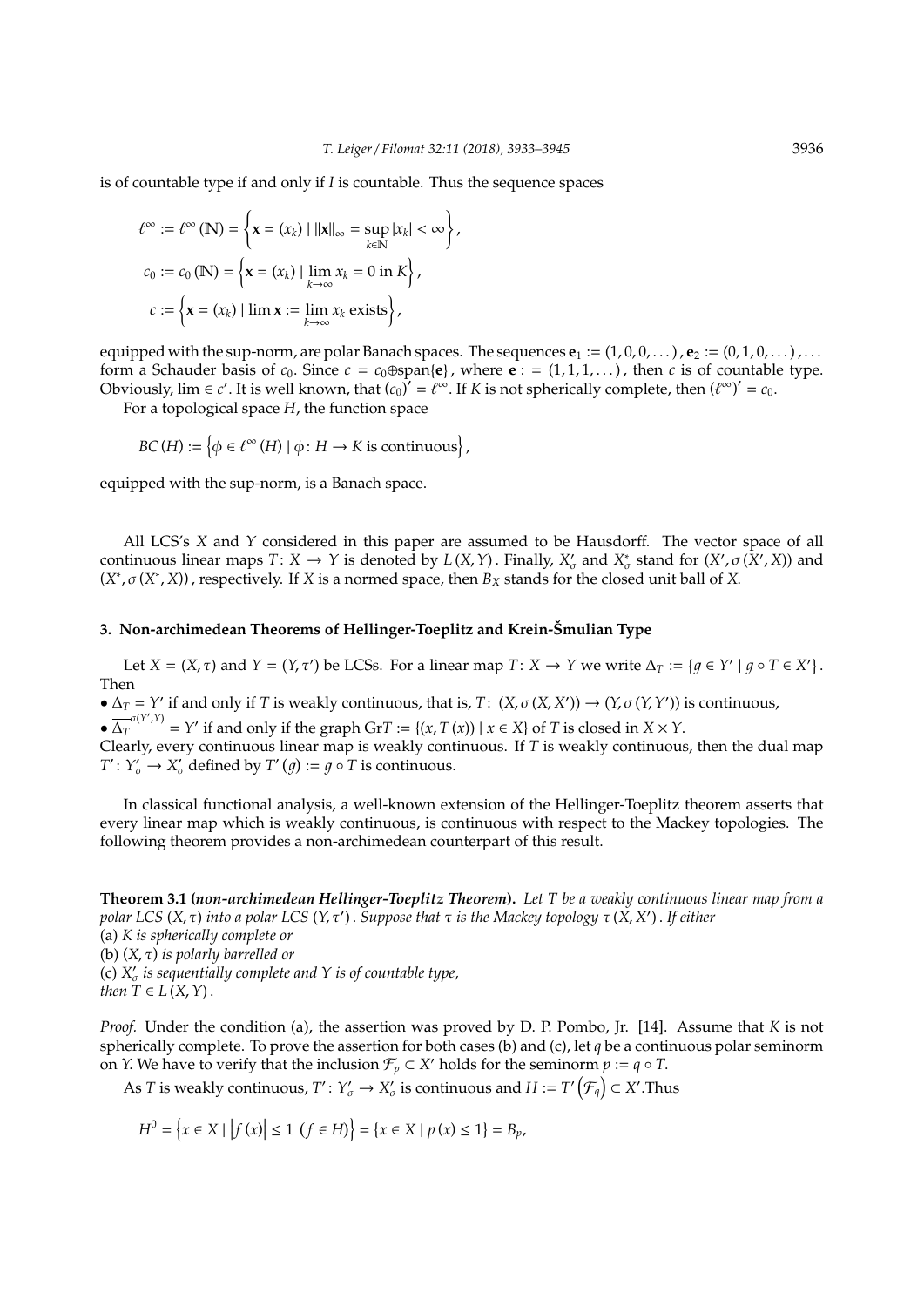from which it follows that  $\mathcal{F}_p = H^{0\oplus} = \left(\overline{H}^{\sigma(X^*,X)}\right)^e$  (here  $H^{0\oplus}$  is the bipolar of *H* in *X*<sup>\*</sup>). To finish the proof, we show that  $\overline{H}^{\sigma(X^*,X)} \subset X'$ .

(b) Let *X* be polarly barrelled, then  $X'_\sigma$  is quasicomplete (cf. [13, Corollary 7.3.7]). For a fixed  $f \in \overline{H}^{\sigma(X^*,X)}$ , we choose in *H* a net  $(f_\gamma)$  such that  $f_\gamma(x) \to f(x)$  for all  $x \in X$ . Then  $\big(f_\gamma\big)$  (as a bounded Cauchy net) is convergent in  $X'_{\sigma}$ , which implies  $f \in X'$ .

(c) Assume that  $X'_\sigma$  is sequentially complete. If *Y* is of countable type, then  $\mathcal{F}_q$  is metrizable in  $Y'_\sigma$  ([13, Theorem 7.6.10]), hence *H* is a metrizable compactoid in  $X'_{\sigma}$  ([13, Corollary 3.8.27]). By [13, Theorem 3.8.25], there exists a sequence  $(h_k)$  in  $X'_\sigma$  such that  $h_k \to 0$  and  $H \subset \overline{\text{aco } \{h_k \mid k \in \mathbb{N}\}}^{\sigma(X',X)} =: A$ . By [13, Theorem 3.8.24],  $(A, \sigma(X', X)|_A)$  is metrizable, then it is complete by assumption. Thus  $\overline{A}^{\sigma(X^*, X)} = A$ , so we have  $\overline{H}^{\sigma(X^*,X)} \subset A \subset X'.$ 

As noted above, a linear map  $T: X \to Y$  has closed graph if and only if the subspace  $\Delta_T$  is dense in  $Y'_\sigma$ . Since *T* is weakly continuous if and only if  $\Delta_T = Y'$ , it is natural to look for properties of *Y* that guarantee that  $\Delta_T$  is closed in  $Y'_{\sigma}$ . Following the approach of Ptak [15], we attempt to reduce the problem of closedness of  $\Delta_T$  to that of  $\Delta_T \cap H$ , where  $H \subset Y'$  is equicontinuous.

**Definition.** Let *X* be a polar LCS. A subset  $A \subset X'$  is said to be  $aw^*$ -closed if  $A \cap \mathcal{F}_p$  is  $\sigma(X', X)$ -closed in F*<sup>p</sup>* for every continuous polar seminorm *p* on *X*. *X* is called *Br*-*complete* if each *aw*<sup>∗</sup> -closed dense subspace *S* of  $X'_{\sigma}$  is closed (that is,  $S = X'$ ).

Note that any closed subset of  $X'_{\sigma}$  is  $aw^*$ -closed. A subspace *S* of the dual *X'* of a normed space *X* is *aw*<sup>\*</sup>-closed if and only if *S* ∩ *B*<sub>*X*</sub></sub> is closed in  $X'_{\sigma}$ .

The following non-archimedean Krein-Smulian Theorem due to Perez-Garcia and Schikhof ([12, Corol- ˇ lary 3.6 and Proposition 3.7]), characterizes *aw*\*-closed subsets of the dual of a Fréchet space.

**Theorem 3.2.** Let X be a Fréchet space over K.

(a) If *K* is spherically complete, then each absolutely convex aw<sup>∗</sup>-closed subset  $A ⊂ X'_{\sigma}$  is closed. (b) If *X* is of countable type, then each edged aw\*-closed subset  $A \subset X'_{\sigma}$  is closed.

**Corollary 3.3.** Let X be a Fréchet space over K. If either (a) *K is spherically complete or* (b) *X is of countable type, then X is Br-complete.*

In [17], a normed space (X, ||·||) is defined to be a *Krein-Šmulian space* if every edge absolutely convex subset *A* is closed in  $X'_{\sigma}$  whenever  $\{f \in A \mid ||f|| \leq n\}$  is closed for all  $n \in \mathbb{N}$ . Unlike the classical situation, a Banach space over a non-spherically complete field *K* need not be a Krein-Šmulian space. Schikhof [17, Corollaries 3.6 an 3.7] proved, that *X* is not a Krein-Smulian space if

•  $X = c_0(I)$ , where  $\#I \geq \#K$  (here  $\#I$  denotes the cardinality of  $\bar{I}$ ), or

•  $X = \ell^{\infty}(I)$ , when *I* is a small set with  $\#I \geq \#K^K$  (for the definition of a small set we refer to [13, Appendix 2]).

Moreover, in the first case, there exists a subspace *S* of  $c_0(I)' = \ell^{\infty}(I)$  that is not  $\sigma(\ell^{\infty}(I), c_0(I))$ -closed while *S* ∩ *B*<sub> $\ell^{\infty}(I)$  is (cf. [17, p. 187]).</sub>

**Proposition 3.4.** *Let K be not spherically complete.*

(a) *There exist Banach spaces, which are not Br-complete.*

(b) *There exist Br-complete Banach spaces, which are not Krein-Smulian spaces and not of countable type. ˇ*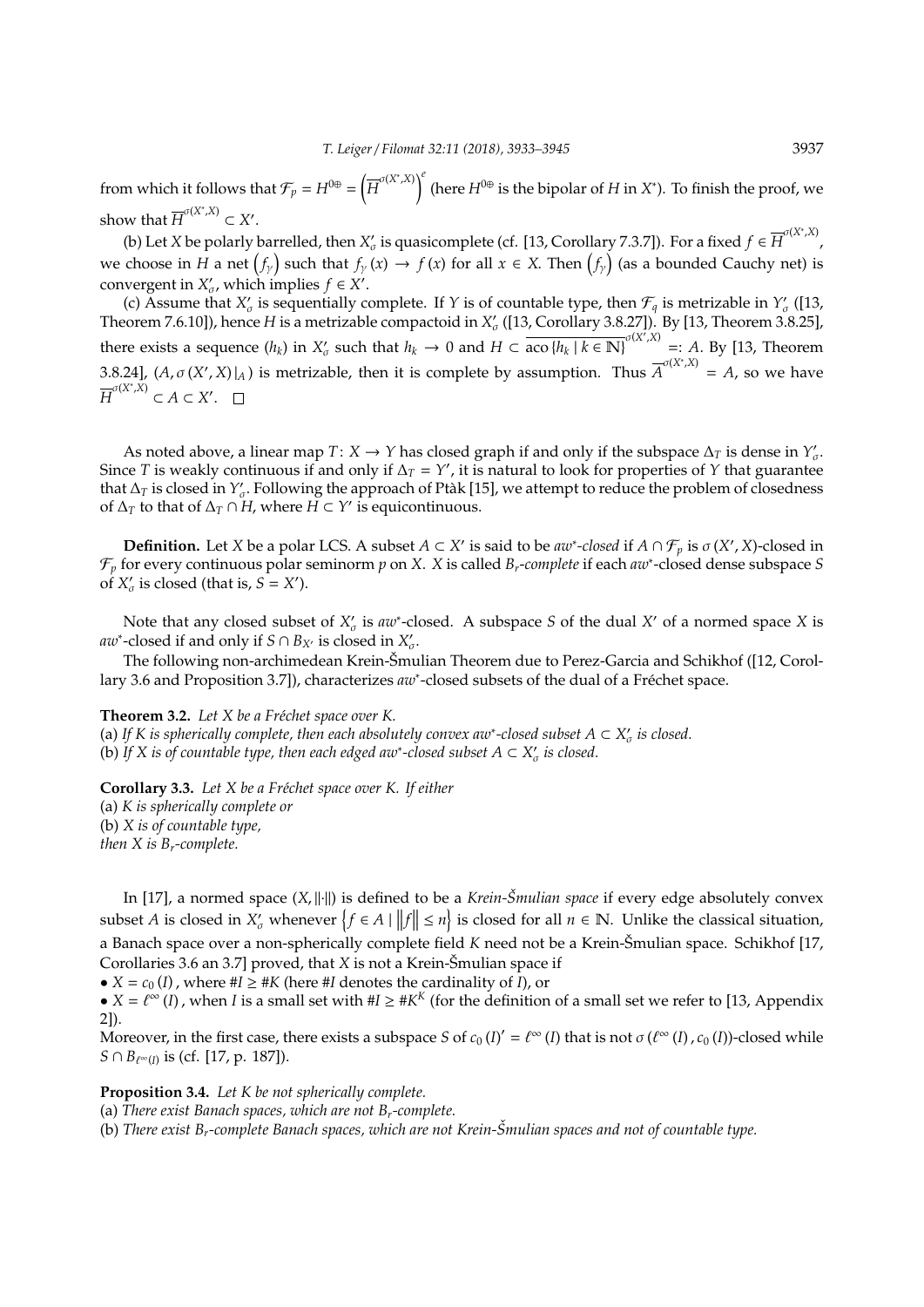*Proof.* (a) By the preceding remark, we can find a Banach space *X* such that there is an *aw*<sup>∗</sup> -closed subspace *S* of  $X'_o$  with  $\overline{S}^{\sigma(\hat{X}',X)} \neq S$ . We verify that the Banach space  $X/D$  is not  $B_r$ -complete, whenever  $D := S^{\perp}$  $\cap$  {ker *f* | *f* ∈ *S*}. The adjoint  $\pi'$  of the quotient map  $\pi: X \to X/D$  is an isometry of  $(X/D)'$  to  $D^{\perp} = \overline{S}^{\sigma(X',X)}$ , so it is a linear homeomorphism with respect to the weak<sup>\*</sup> topologies. Then  $L := (\pi')^{-1}(S)$  is a dense proper subspace of  $(X/D)'_c$  $\int_{\sigma}^{1}$ . Since  $S \cap B_{X'}$  is closed in  $\overline{S}^{\sigma(X',X)}$ , then  $L \cap B_{(X/D)'} = (\pi')^{-1} (S \cap B_{X'})$  is closed in  $(X/D)'$  $\sigma'$ Hence  $X/D$  is not  $B_r$ -complete.

(b) Given a small set *I*, verify that  $X := (\ell^{\infty}(I), ||\cdot||_{\infty})$  is  $B_r$ -complete. It is known (cf. [13, Theorem 7.4.3]) that  $X' = c_0(I)$ . Let *S* be a dense proper subspace of  $X'_\sigma = (c_0(I), \sigma(c_0(I), \ell^\infty(I)))$ , that is,  $S \subsetneq$  $c_0(I) \subset \overline{S}^{\sigma(c_0(I),\ell^{\infty}(I))}$ ; then there exists a  $\phi \in B_{c_0(I)} \setminus S$ . Evidently,  $S \supset \text{span}\{\mathbf{e}_i \mid i \in I\}$ , where  $(\mathbf{e}_i)_{i \in I}$  is the natural orthonormal basis of the Banach space  $c_0(I)$ . Then  $\phi \in \overline{B_{c_0(I)} \cap \text{span}\{e_i \mid i \in I\}}^{d \times 1}$   $\subset \overline{B_{c_0(I)} \cap S}^{\sigma(c_0(I), \ell^{\infty}(I))}$ . We see that  $B_{c_0(I)} \cap S$  is not closed in  $X'_\sigma$ ; it follows that  $X$  is  $B_r$ -complete.

According to the preceding remark, we can choose *I* such that *X* is not a Krein-Šmulian space. Clearly, *X* is not of countable type.  $\Box$ 

#### **4. Closed Graph Theorems**

We first prove a general theorem, from which we obtain the nonarchimedean counterparts of some classical closed graph theorems. The approach proposed here is taken in [2].

Let  $\theta$  be a condition, which defines in any LCS  $H = (H, \zeta)$  a class of bounded nets. If *H* is fixed, we denote this class by  $\theta$  [*H*] or, more formally,  $\theta$  [(*H*,  $\zeta$ )]. Assume furthermore that the following requirements are satisfied:

1 0 for each *h* ∈ *H* there exists an (*h*α) ∈ θ [*H*] such that *h*<sup>α</sup> → *h* in *H*,

 $2^0$  (*ah*<sub>α</sub>)  $\in \theta$  [*H*] for all  $a \in K$  and (*h*<sub>α</sub>)  $\in \theta$  [*H*],

3<sup>0</sup> if  $(f_\alpha)_{\alpha\in A}$  ,  $(g_\beta)$  $\beta_{\beta\in B}\in\theta$  [*H*] with  $f_\alpha\to f$  and  $g_\beta\to g$  in *H*, then there exists an  $\big(h_\gamma\big)\in\theta$  [*H*] such that  $h_{\gamma} \in \{f_{\alpha} \mid \alpha \in A\} + \{g_{\beta} \mid \beta \in B\}$  and  $h_{\gamma} \to f + g$ ,

 $4^0$  if *X* ja *Y* are vector spaces over *K* and *T*: *X* → *Y* is a linear map, then  $\left(g_\gamma\right) \in \theta\left[Y_\sigma^*\right] \Rightarrow \left(g_\gamma \circ T\right) \in \theta\left[X_\sigma^*\right]$ .

Referring to  $4^0$ , note that, for any bounded subset *B* of  $Y^*_{\sigma}$ , the subset  $\{g \circ T \mid g \in B\}$  is bounded in  $X^*_{\sigma}$ . Thus, for each  $(g_{\alpha}) \in \theta[Y_{\sigma}^*]$ , the net  $(g_{\alpha} \circ T)$  is  $\sigma(X^*, X)$ -bounded.

**Definition.** A LCS *H* is  $\theta$ -complete if each Cauchy net  $(h_{\alpha}) \in \theta[H]$  is convergent in *H*.

Let *Y* be a vector space over *K*. For a subset *D* ⊂ *Y* <sup>∗</sup> we define

$$
\overline{D}^{\theta} := \left\{ g \in Y^* \mid \exists \left( g_{\gamma} \right)_{\gamma \in \Gamma} \in \theta \left[ Y_{\sigma}^* \right] : \left\{ g_{\gamma} \mid \gamma \in \Gamma \right\} \subset D \text{ and } g_{\gamma} \to g \text{ in } Y_{\sigma}^* \right\}.
$$

The subset *D* is said to be  $\theta w^*$ -closed whenever *D* = *D* . If *S*  $\subset$  *Y*<sup>\*</sup> is a subspace, the set pq θ

$$
S^{\mathsf{LJ}} := \bigcap \left\{ M \subset Y^* \mid S \subset M, \ M \text{ is a subspace and } M = M \right\}
$$

is called the θ*w* ∗ *-closure* of *S*.

Note that  $\overline{a}$ *S* θ is the smallest θ*w* ∗ -closed subspace of *Y* ∗ including *S*. In general, pq *S*  $\theta$  4  $\overline{S}$  $S^{\theta}$ .

**Definition.** A polar LCS *Y* is called an *L*<sub>θ</sub>-space if  $\mathbf{r}$  $S \supset Y'$  for any dense subspace  $S \subset Y'_{\sigma}$ . We are now ready to present a *general nonarchimedean closed graph theorem*.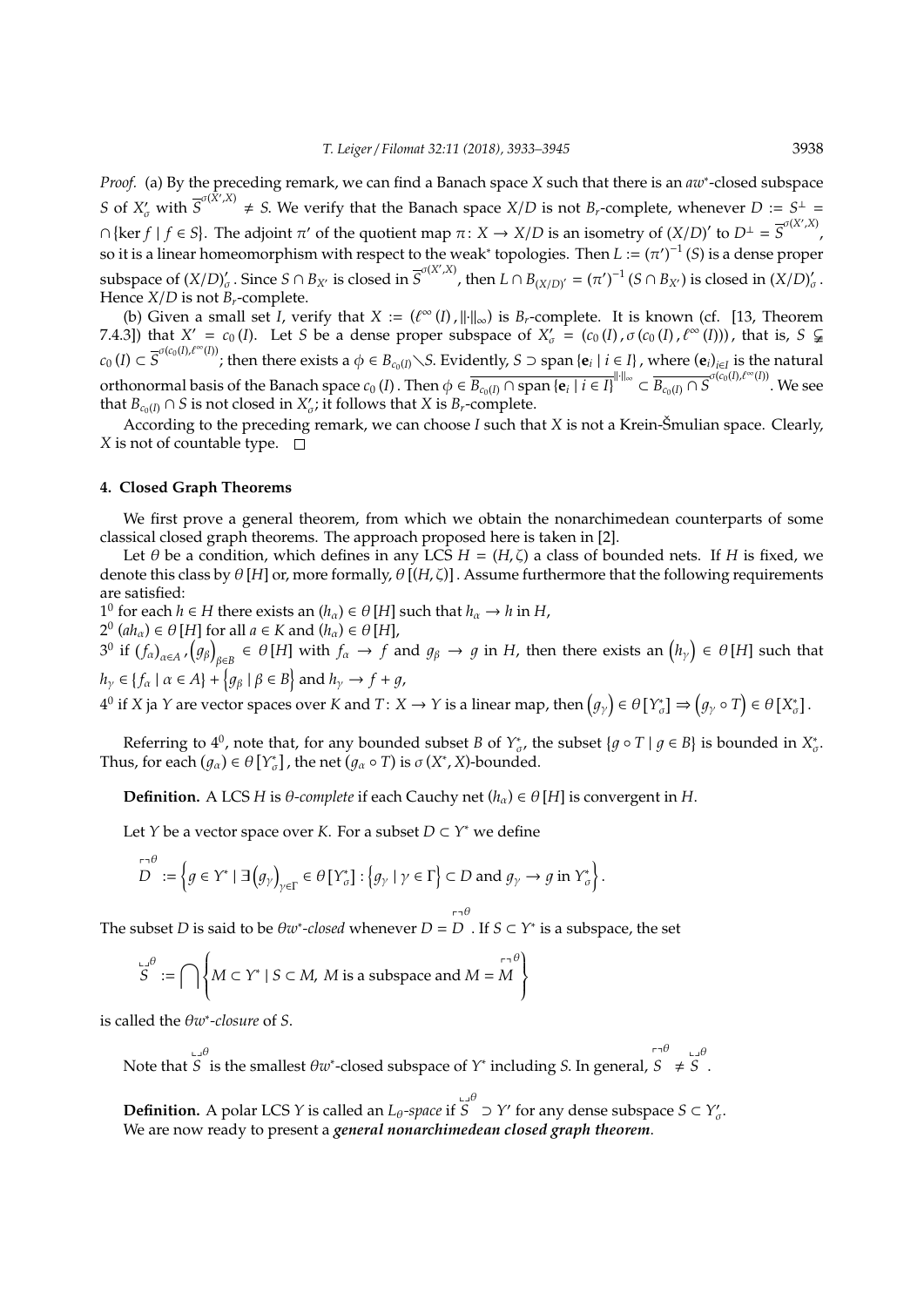**Theorem 4.1.** For a polar LCS  $(Y, \tau')$  the following statements are equivalent: (a) *Y* is an L<sub>θ</sub>-space,

(b) *if*  $(X, \tau)$  *is a polar LCS such that*  $X'_\sigma$  *is*  $\theta$ *-complete, then each linear map*  $T: (X, \tau) \to (Y, \tau')$  *with closed graph is weakly continuous.*

*If K is spherically complete and* τ *is the Mackey topology* τ (*X, X'*), then *in* (b) weakly continuous *can be replaced by* continuous*.*

*Proof.* (a)  $\Rightarrow$  (b): Let *X* be a LCS such that *X*<sup>*t*</sup> is  $\theta$ -complete, and let *T*: *X*  $\rightarrow$  *Y* be a linear map with closed

graph. Since the subspace  $\Delta_T$  is dense in  $Y'_\sigma$ , then  $Y' \subset \Delta_T$ ∆*<sup>T</sup>* by the assumption (a). In order to prove that *T* is weakly continuous, it suffices to show that  $\Delta_T$  is  $\theta w^*$ -closed. For that, let  $(g_\alpha)$  be a net in  $\Delta_T$  such that  $(g_{\alpha}) \in \theta[Y_{\sigma}^{*}]$  and  $g_{\alpha} \to g$  in  $Y_{\sigma}^{*}$ . Then  $g_{\alpha} \circ T \in X'$  for each  $\alpha$  and  $(g_{\alpha} \circ T) \in \theta[X_{\sigma}^{*}]$ . Moreover,  $(g_{\alpha} \circ T)$  is a Cauchy net in  $X'_\sigma$ . So  $g \circ T \in X'$  by the assumption that  $X'_\sigma$  is  $\theta$ -complete. That is,  $g \in \Delta_T$ , which means that  $\Delta_T$  is  $\theta w^*$ -closed.

(b)  $\Rightarrow$  (a): Let *S* be a dense subspace of  $Y'_{\sigma}$ . Observe that *G* :=  $\mathbf{r}$  $S$ <sup>i</sup> is θ-complete in  $Y_{\sigma}^*$  (if a net  $(g_{\alpha}) \in \theta \left[ Y_{\sigma}^* \right]$ is  $\sigma(Y^*, Y)$ -Cauchy in *G*, then the functional  $g \in Y^*$ , defined by  $g(y) := \lim_{\alpha} g_{\alpha}(y)$   $(y \in Y)$ , belongs to *G*, because *G* is  $\theta w^*$ -closed). Since the identity map *i*:  $(Y, \sigma(Y, G)) \to (Y, \tau')$  clearly has closed graph, then, by (b), it is continuous and we have  $G \supset Y'$ . Therefore  $Y$  is an  $L_{\theta}$ -space.

The conclusion of the second part of the theorem follows directly from Theorem 3.1(a).  $\Box$ 

Next we apply Theorem 4.1 to obtain closed graph theorems for the following four choices of  $\theta$ :

- $\theta = \theta_{bn}$ , where  $\theta_{bn}$  [ $Y^*_{\sigma}$ ] is the class of all bounded nets in  $Y^*_{\sigma}$ ,
- $\theta = \theta_{bs}$ , where  $\theta_{bs}$   $[Y^*_{\sigma}]$  is the class of all bounded sequences in  $Y^*_{\sigma}$ ,
- $\theta = \theta_{\ell^{\infty}}$ , which is defined as follows:  $(g_{\gamma})$  $\gamma$   $\in \theta_{\ell^{\infty}}$  [ $Y_{\sigma}^*$ ] if and only if there exists a bounded sequence ( $h_k$ ) in  $Y^*_{\sigma}$  such that  $g_{\gamma} \in \overline{\text{aco } \{h_k \mid k \in \mathbb{N}\}}$  for each  $\gamma$ ,

 $\bullet$   $\theta = \theta_{c_0}$ , which is defined as follows:  $(g_\gamma)$  $\gamma_{\in \Gamma} \in \theta_{c0}$  [ $\gamma_{\sigma}^*$ ] if and only if there exists a sequence ( $h_k$ ) converging to zero in  $Y^*_{\sigma}$  with  $g_{\gamma} \in \overline{\text{aco } \{h_k \mid k \in \mathbb{N}\}}$  for each  $\gamma$ .

Below, like in the classical case (cf. Qiu [16]), the *L*<sup>θ</sup>*bs* -spaces are called *Lr*-*spaces;* pq *D* and  $\overline{a}$ *S* stand for pq *D*  $r - \theta_{bs}$ and  $\mathbf{r}$ *S* θ*bs* , respectively.

**The case**  $\theta = \theta_{bn}$ . If *X* is a polarly barrelled LCS, then  $X'_{\sigma}$  is quasicomplete (cf. [13, Corollary 7.3.7]), that is, θ*bn*-complete. Then from Theorems 4.1 and 3.1(b), it follows that *a polar LCS Y is an L*<sup>θ</sup>*bn -space if and only if any linear map T*:  $X \rightarrow Y$  with closed graph is continuous for each polar polarly barrelled space X.

**Proposition 4.2.** *Any B<sub>r</sub>*-complete LCS Y is an  $L_{\theta_{\text{bw}}}$ -space.

*Proof.* Suppose that *Y* is a *B*<sub>*r*</sub>-complete LCS, let *S* be a dense subspace of  $Y'_\sigma$ . We show that  $M :=$  $\mathbf{r}$ *S* θ*bn* ∩ *Y* 0 is *aw*<sup>∗</sup> -closed (then .<br>Lu *S* θ*bn* ⊃ *Y* <sup>0</sup> by assumption). For that, let *q* be a polar continuous seminorm on *Y* and let  $\big(g_\gamma\big)$  be a net in  $M\cap\mathcal F_q$  converging to some  $g$  in  $Y'_\sigma.$  Then  $g\in\mathcal F_q$  because  $\mathcal F_q$  is closed in  $Y^*_\sigma.$  Moreover, since  $\big(g_\gamma\big)\in \theta_{bn}\,[\,Y^*_\sigma]$ , then  $g\in M$ , and thus  $g\in M\cap \mathcal{F}_q.$  So we have that  $M$  is  $a w^*$ -closed.

The following theorem, which is the non-archimedean version of the Pták closed graph theorem [15, Theorem 4.9], is an immediate consequence of the preceding observations.

**Theorem 4.3 (***non-archimedean Ptak's closed graph theorem ´* **).** *Let X be a polar, polarly barrelled LCS. If Y is a B*<sup>*r*</sup>-complete LCS, then each linear map  $T: X \to Y$  with closed graph is continuous. If K is spherically complete, then *the assertion holds for each Fréchet space Y over K.*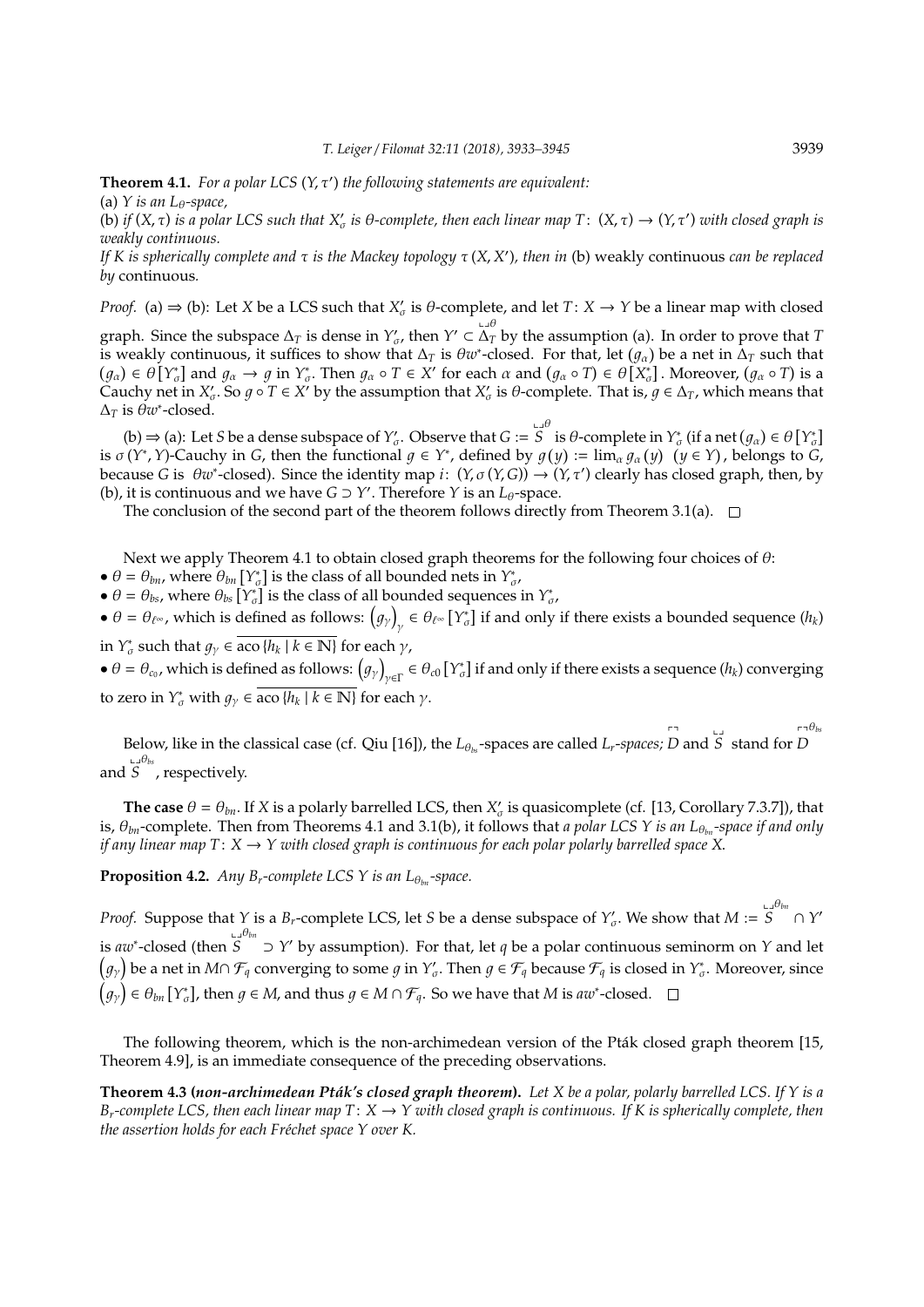The case  $\theta = \theta_{bs}$ . Clearly, a subset  $A \subset Y^*$  is  $\theta_{bs}w^*$ -closed if and only if it is sequentially closed, and θ*bs*-completeness means the sequential completeness.

It follows from Theorem 4.1 that *a polar LCS Y is an L<sub>r</sub>-space if and only if any linear map T:*  $X \to Y$  *with closed graph is weakly continuous whenever X is an arbitrary LCS such that X*<sup>0</sup> σ *is sequentially complete.* If *K* is spherically complete and  $\tau = \tau(X, X')$ , then, by Theorem 3.1(a), *weakly continuous* may be replaced by *continuous*.

**Proposition 4.4.** *Any Br-complete LCS of countable type is an Lr-space.*

*Proof.* Assume *Y* is a *B<sub>r</sub>*-complete LCS of countable type, take a dense subspace *S* of  $Y'_\sigma$ . We show that  $M$  :=  $\overrightarrow{S} \cap Y'$  is  $aw^*$ -closed (so  $\overline{S}$  ⊃ *Y'* by assumption). For that we verify that *M* ∩  $\mathcal{F}_q$  is complete in *Y<sub>o</sub>* for every continuous seminorm *q* on *Y*.

Since *Y* is of countable type, then the equicontinuous subset  $M \cap \mathcal{F}_q$  of *Y'* is metrizable in  $Y'_\sigma$  (see [13, Theorem 7.6.10]). So, it sufficies to prove that any  $\sigma(Y', Y)$ -Cauchy sequence  $(g_k)$  of points of  $M \cap \overline{\mathcal{F}}_q$  is  $\sigma(Y', Y)$ -convergent in  $M \cap \mathcal{F}_q$ . Indeed, because  $\tilde{\mathcal{F}}_q$  is  $\sigma(Y', Y)$ -complete,  $g_k \to g$  for some  $g \in \mathcal{F}_q$ . On the other hand,  $g \in \overline{S}$  because  $\overline{S}$  is  $\sigma(Y^*, Y)$ -sequentially closed. Thus  $g \in \overline{S} \cap \mathcal{F}_q = M \cap \mathcal{F}_q$  and we are done.

From the preceding remark and Proposition 4.4 (in view of Theorem 3.1(c)), we get the counterpart of a classical result by Kalton [6].

**Theorem 4.5 (***non-archimedean Kalton's closed graph theorem***).** *Let* (*X*, τ) *be a polar LCS such that* τ *is the Mackey topology* τ(*X, X'*) and *X'<sub>σ</sub>* is sequentially complete. If *Y* is a B<sub>r</sub>-complete LCS of countable type, then any *linear map*  $T: X \rightarrow Y$  *with closed graph is continuous.* 

If  $K = \mathbb{R}$  or  $K = \mathbb{C}$ , then the Banach space  $\ell^{\infty}$  is not an *L<sub>r</sub>*-space (cf. [1, Example 3.13(a)]). The next example says that in the nonarchimedean case the situation is essentially different.

**Example 4.6.** *The Banach space*  $\ell^{\infty}$  *is an L<sub>r</sub>-space if and only if K is not spherically complete.* 

*Proof.* First suppose *K* is shperically complete. Then every  $\sigma$  ( $c_0$ ,  $\ell^{\infty}$ )-convergent sequence is norm convergent in  $c_0$ . Therefore,  $(c_0, \sigma(c_0, \ell^{\infty}))$  is sequentially complete (see [13, Theorem 5.5.4(ii)]). If  $\ell^{\infty}$  were an *L*<sub>*r*</sub>-space, then the identity map  $i:(\ell^{\infty},\tau(\ell^{\infty},c_0))\to(\ell^{\infty},\|\cdot\|_{\infty})$  (which clearly has closed graph) is continuous. Thus,  $(\ell^{\infty}, \|\cdot\|_{\infty})' = c_0$ , a contradiction.

Conversely, suppose *K* is not spherically complete. Then  $({{\ell}^{\infty}})'_{\sigma} = (c_0, \sigma(c_0, {\ell}^{\infty}))$ . In order to prove that  $\ell^{\infty}$  is an *L*<sub>*r*</sub>-space, we need to show that  $c_0 \subset \overline{S}$  for arbitrary  $\sigma(c_0, \ell^{\infty})$ -dense subspace  $S \subset c_0$ . Obviously,  $\varphi$  :=span{**e**<sub>*k*</sub>  $\hat{i}$  *k* ∈ **N**} ⊂ *S*. Since for every **z** = (*z*<sub>*k*</sub>) ∈ *c*<sub>0</sub> we have

$$
\left\langle \mathbf{y},\mathbf{z}\right\rangle =\lim_{n\rightarrow\infty}\left\langle \mathbf{y},\sum_{k=1}^{n}z_{k}\mathbf{e}_{k}\right\rangle =\lim_{n\rightarrow\infty}\sum_{k=1}^{n}z_{k}y_{k}=\sum_{k=1}^{\infty}z_{k}y_{k}\ \ (\mathbf{y}\in\ell^{\infty})\,,
$$

then *c*<sub>0</sub>  $\subset \varphi \subset S$ *S*.

**The case**  $\theta = \theta_{\ell^{\infty}}$ . Since  $\theta_{bs}[X_{\sigma}^{*}] \subset \theta_{\ell^{\infty}}[X_{\sigma}^{*}]$ , we have that *any L<sub>r</sub>*-space *is an L*<sub> $\theta_{\ell^{\infty}}$ -space. The next</sub> proposition presents the main connection between  $\ell^{\infty}$ -barrelledness and weak\*  $\theta_{\ell^{\infty}}$ -completeness of the dual for a LCS.

**Proposition 4.7.** If a LCS  $(X, \tau)$  is  $\ell^{\infty}$ -barrelled, then  $X'_{\sigma}$  is  $\theta_{\ell^{\infty}}$ -complete. The converse holds when  $\tau$  is the Mackey *topology* τ (*X*, *X* 0 ) .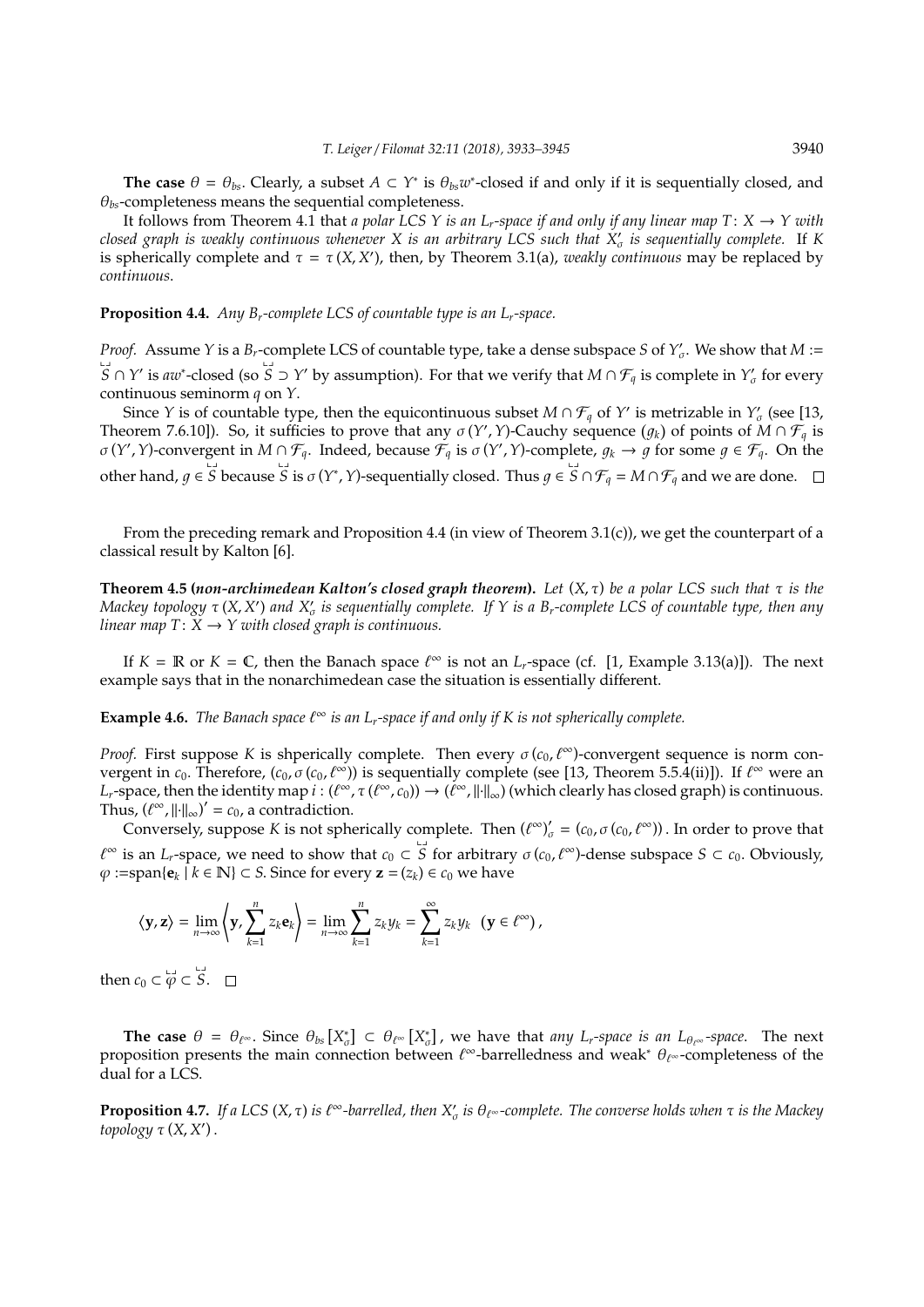*Proof.* Suppose *X* is  $\ell^\infty$ -barrelled. Let  $(f_\gamma) \in \theta_{\ell^\infty}[X_\sigma^*]$  be a Cauchy net in  $X_\sigma'$  and let  $(h_k)$  be a  $\sigma(X',X)$ -bounded sequence such that  $f_\gamma \in H := \overline{\text{aco } \{h_k \mid k \in \mathbb{N}\}}^{\sigma(X',X)}$  for each  $\gamma$ . Then *H* is equicontinuous, and hence complete in  $X'_\sigma.$  Thus,  $\left(f_\gamma\right)$  is convergent in  $X'_\sigma,$  which shows that  $X'_\sigma$  is  $\theta_{\ell^\infty}$ -complete.

For the converse, assume that  $\tau = \tau(X, X')$ , and let  $X'_{\sigma}$  be  $\theta_{\ell^{\infty}}$ -complete. To prove that each bounded sequence  $(h_k)$  in  $X'_\sigma$  is equicontinuous, we first verify that  $H := \overline{\text{aco } \{h_k \mid k \in \mathbb{N}\}}^{\sigma(X',X)}$  is  $\sigma(X',X)$ -complete. Indeed, if  $f_y$  is a  $\sigma$  (*X'* , *X*)-Cauchy net in *H*, then  $f_y$   $\in$   $\theta$   $_{\ell^\infty}$  [*X*<sub> $\sigma$ </sub>] and, by assumption, the linear functional  $f$ defined by  $f(x) := \lim_{y \to y} f_y(x)$  ( $x \in X$ ), belongs to X'. Thus  $H = \overline{H}^{\sigma(X^*,X)}$ , and so we have that  $H^{0 \oplus} = H^e \subset X'$ . Hence the seminorm  $p(x) = \sup_{f \in H} |f(x)|$   $(x \in X)$  is  $\tau(X, X')$ -continuous. So,  $(h_k)$  is equicontinuous.

From Proposition 4.7 and Theorem 4.1 we obtain the following *closed graph theorem for t<sup>∞</sup>-barrelled spaces.* For a classical counterpart see [10].

**Theorem 4.8.** *For a polar LCS Y the following statements are equivalent:*

(i) *Y* is an  $L_{\theta_{\text{row}}}$  -space, (ii) *if*  $(X, \tau)$  *is*  $\ell^{\infty}$ -barrelled, then any linear map  $T: X \to Y$  with closed graph is weakly continuous. *If K is spherically complete and* τ *is the Mackey topology* τ (*X*, *X* 0 ) , *then in* (ii) weakly continuous *may be replaced by* continuous.

**The case**  $\theta = \theta_{c0}$ . The proof of the next result is almost identical to that of Proposition 4.7.

**Proposition 4.9.** If a LCS  $(X, \tau)$  is  $c_0$ -barrelled, then  $X'_\sigma$  is  $\theta_{c0}$ -complete. The converse holds when  $\tau$  is the Mackey *topology* τ (*X*, *X* 0 ) .

The following *closed graph theorem for*  $c_0$ -barrelled spaces follows directly from Theorem 4.1 and Proposition 4.9.

**Theorem 4.10.** *For a polar LCS Y the following statements are equivalent:*

(i) *Y* is an  $L_{\theta_{c0}}$ -space, (ii) *if*  $(X, \tau)$  *is*  $c_0$ -barrelled, then any linear map T:  $(X, \tau) \to (Y, \tau')$  with closed graph is weakly continuous. *If K is spherically complete and*  $\tau = \tau(X, X')$ , *then in* (ii) weakly continuous *may be replaced by* continuous.

**Example 4.11.** *The Banach space*  $Y := c_0$  *is an L*<sub> $\theta_{c0}$ -space.</sub>

*Proof.* Let *S* be a dense subspace of  $Y'_\sigma = (\ell^\infty, \sigma(\ell^\infty, c_0))$ . Since  $c_0$  is  $B_r$ -complete (cf. Corollary 3.3(b)), it suffices to show that the subset *A* := .<br>د با *S* θ*c*<sup>0</sup> ∩ *B*`<sup>∞</sup> (which obviously is θ*c*0*w* ∗ -closed) is σ (` <sup>∞</sup>, *c*0)-closed. For that we prove that pq *A* θ<sub>c0</sub> ⊃  $\overline{A}^{\sigma(\ell^{\infty}, c_0)}$ , or equivalently, that any  $\sigma(\ell^{\infty}, c_0)$ -convergent net  $(z_\gamma)$  in *A* belongs to  $\theta_{c0} \left[ Y_{\sigma}^* \right]$ .

For all  $\gamma$  and **u**  $\in$   $c_0$  there exists

$$
\lim_{n\to\infty}\left\langle\mathbf{u},\sum_{k=1}^nz_k^{(\gamma)}\mathbf{e}_k\right\rangle=\sum_{k=1}^\infty z_k^{(\gamma)}u_k
$$

(here  $\mathbf{z}_{\gamma} = \begin{pmatrix} z_{k}^{(\gamma)} \end{pmatrix}$ *k* Ι  $\sum_{k \in \mathbb{N}}$ ), so  $\left( \sum_{k=1}^n z_k^{(\gamma)} \right)$  $\binom{(\gamma)}{k}$ **e**<sub>k</sub> is a  $\sigma(\ell^{\infty}, c_0)$ -Cauchy sequence in  $B_{\ell^{\infty}}$ . Then it converges to **z**<sub>γ</sub> (since  $B_{\ell^{\infty}}$  is weakly<sup>∗</sup> complete). Thus  $\mathbf{z}_{\gamma} \in \overline{\text{aco } \{\mathbf{e}_k \mid k \in \mathbb{N}\}}^{\sigma(\ell^{\infty}, c_0)}$ , whereas  $\begin{array}{c} \hline \end{array}$  $z_k^{(\gamma)}$ *k*  $\begin{array}{c} \hline \end{array}$  $\leq 1$  for all  $\gamma$  and *k*. Then  $\left(\mathbf{z}_{\gamma}\right) \in \theta_{c0}$  [Y<sup>\*</sup><sub>*c*</sub>] follows, since  $\mathbf{e}_{k} \to \mathbf{0}$  in  $Y'_{\sigma}$ .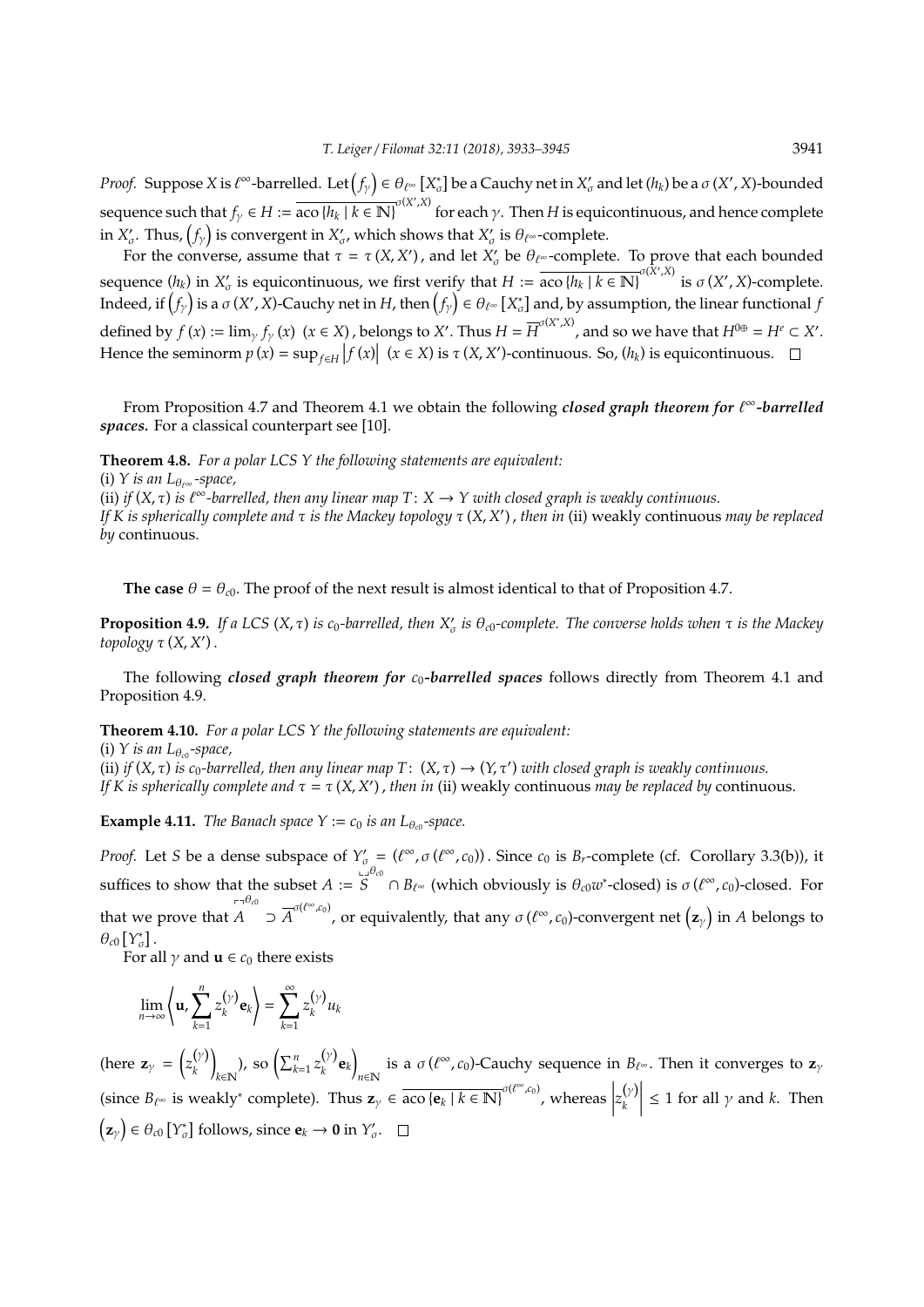#### **5. Converse Theorems**

In the preceding section we have characterized the maximum class of range spaces for closed graph theorems to hold. This is the main idea of Theorem 4.1. For a given class D of LCS *X*, we have looked for (possibly maximum) class R of LCS *Y* such that each linear map  $T: X \rightarrow Y$  with closed graph is (weakly) continuous. For example, if  $D$  is the class of all LCS  $X$  with the Mackey topology for which  $X'_{\sigma}$  is sequentially complete, then the *L<sub>r</sub>*-spaces form the maximum class R. Likewise, polarly barrelled,  $\ell^{\breve{\infty}}$ -barrelled and  $c_0$ -barrelled spaces as domain spaces are considered.

This section studies the necessity of this barrelledness-like properties in closed graph theorems. In the classical situation, results of this kind (known as converse closed graph theorems) are studied in Wilansky's book [19, Chapter 12.6].

**Theorem of the Mahowald type.** In the classical case, the famous Mahowald [9] theorem asserts that a LCS *X* is barrelled if and only if for each Banach space *Y* each linear map *T*: *X*  $\rightarrow$  *Y* with closed graph is continuous. By the next theorem we see that, in the non-archimedean setting, this result holds when *K* is spherically complete.

**Theorem 5.1 (***non-archimedean Mahowald's theorem***).** *For a polar LCS X, consider the following statements:* (i) *X is barrelled, i.e., each absolutely convex, closed, absorbing subset is a neighbourhood of zero,*

(ii) *for each Fréchet space Y, any linear map*  $T: X \rightarrow Y$  *with closed graph is continuous,* 

(iii) *for each polar Fréchet space Y, any linear map*  $T: X \rightarrow Y$  with closed graph is continuous,

(iv) each linear map  $T: X \to (BC(H), ||\cdot||_{\infty})$  with closed graph is continuous for every Hausdorff *topological space H*, (v) *X is polarly barrelled.*

*Then we have that* (i)  $\Rightarrow$  (ii)  $\Rightarrow$  (iii)  $\Rightarrow$  (iv)  $\Rightarrow$  (v).

*If K is spherically complete, then statements* (i) *–* (v) *are equivalent. In this case, the following statement is equivalent to* (i) – (v):

(iii<sup>∗</sup> ) *for each Br-complete LCS Y, any linear map T*: *X* → *Y with closed graph is continuous.*

*Proof.* The implication (i)  $\Rightarrow$  (ii) is [13, Theorem 11.1.10]; (ii)  $\Rightarrow$  (iii)  $\Rightarrow$  (iv) are obvious.  $(iv) \Rightarrow (v)$ : Let *H* be a bounded subset in  $X'_{\sigma}$  endowed with  $\sigma(X', X)|_H$ . To prove that *H* is equicontinuous, we define the map  $T: X \to BC(H)$  by

 $(T(x))(f) := f(x) \quad (x \in X, f \in H).$ 

Then *T* is obviously linear and has closed graph (if  $x_\gamma \to 0$  in *X* and  $T(x_\gamma) \to d$  in *BC*(*H*), then  $d =$  $\lim_{\gamma} f(x_{\gamma}) = 0$ ). By assumption (iv),  $T \in L(X, BC(H))$  . Thus,  $H^0 = T^{-1} \big( B_{BC(H)} \big)$  is a zero neighbourhood in *X*, so *H* is equicontinuous.

If *K* is spherically complete, then (i)  $\Leftrightarrow$  (v), that is, statements (i) – (v) are equivalent. Moreover, (iii<sup>\*</sup>) is equivalent to these statements. Indeed, then  $(v) \Rightarrow (iii^*)$  by Theorem 4.3, and  $(iii^*) \Rightarrow (iii)$  because each Fréchet space is  $B_r$ -complete (cf. Corollary 3.3(a)).  $\Box$ 

**Converse theorems of Kalton's type.** The classical counterpart of the following results can be found in [6].

**Theorem 5.2.** *If X is a polar LCS, then the following statements are equivalent:*

(i)  $X'_{\sigma}$  is sequentially complete,

(ii) *for each L<sub>r</sub>-space Y, each linear map*  $T: X \rightarrow Y$  *with closed graph is weakly continuous,* 

(iii) *for each B<sub>r</sub>*-complete LCS Y of countable type, each linear map  $T: X \to Y$  with closed graph is weakly continuous, (iv) for each Fréchet space Y of countable type, each linear map  $T: X \to Y$  with closed graph is weakly continuous,

(v) each linear map  $T: X \rightarrow c$  with closed graph is weakly continuous,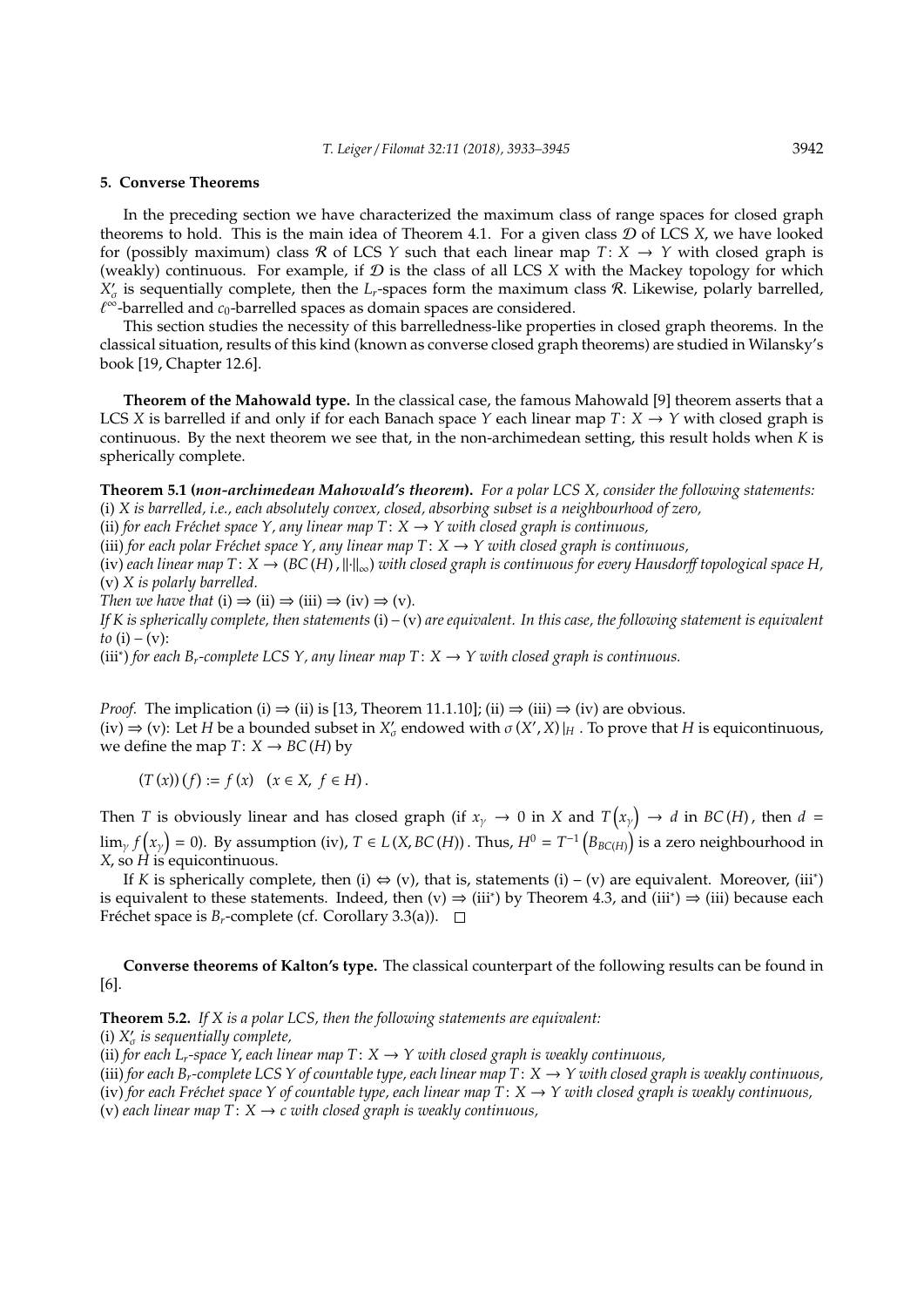*Proof.* The implication (i)  $\Rightarrow$  (ii) follows from Theorem 4.1 (see the remark before Proposition 4.4). Further, (ii)  $\Rightarrow$  (iii) (cf. Proposition 4.4), (iii)  $\Rightarrow$  (iv) (cf. Corollary 3.3(b)) and (iv)  $\Rightarrow$  (v).

 $f(x) \Rightarrow f(x)$ : Let  $f(x)$  be a Cauchy sequence in  $X'_\sigma$ . We have to verify that the linear functional  $f: X \to K$ defined by  $f(x) := \lim_{k \to \infty} f_k(x)$  is continuous on X. To this end, consider the linear map

 $T: X \to c, \ x \mapsto (f_k(x)).$ 

Since *T* has closed graph (if  $x_\gamma \to 0$  in *X* and  $T(x_\gamma) \to \mathbf{d} = (d_k)$  in *c*, then  $d_k = \lim_{\gamma} f_k(x_\gamma) = 0$  for all *k*), then, by (v), *T* is weakly continuous. Therefore,  $f = \lim_{n \to \infty} \circ T \in X'$ .

**Theorem 5.3.** *Let* (*X*, τ) *be a LCS, where* τ *is the Mackey topology* τ (*X*, *X* 0 )*. The following statements are equivalent:* (i)  $X'_{\sigma}$  is sequentially complete, (ii) *for each B<sub>r</sub>*-complete LCS Y of countable type, each linear map  $T: X \to Y$  with closed graph is continuous, (iii) for each Fréchet space  $(Y, \tau')$  of countable type, each linear map  $T: X \to Y$  with closed graph is continuous, (iv) *each linear map*  $T: X \rightarrow c$  *with closed graph is continuous*,

(v) each linear map  $T: X \rightarrow c_0$  with closed graph is continuous.

*Proof.* Since  $c = c_0 \oplus \text{span}\{e\}$ , then it is easy to check that (iv) and (v) are equivalent. According to the preceding theorem, we only have to prove (i)  $\Rightarrow$  (ii). This follows from Theorems 5.2 and 3.1(c).  $\Box$ 

### Converse theorems for  $\ell^{\infty}$ - and  $c_0$ -barrelled spaces.

**Theorem 5.4.** *For a polar LCS* (*X*, τ) , *consider the following statements:* (i)  $X$  is  $\ell^{\infty}$ -barrelled, (ii) each linear map  $T: X \to \ell^{\infty}$  with closed graph is continuous. *Then* (ii)  $\Rightarrow$  (i). If, in addition, either K is not spherically complete or  $\tau = \tau(X, X')$ , then (i)  $\Leftrightarrow$  (ii).

*Proof.* Let  $(f_k)$  be a bounded sequence in  $X'_\sigma$ . If (ii) holds, then the linear map  $T: X \to \ell^\infty$ ,  $x \mapsto (f_k(x))$  is continuous or, equivalently,  $\{f_k \mid k \in \mathbb{N}\}$  is equicontinuous. So, (ii)  $\Rightarrow$  (i).

Suppose *K* is not spherically complete. Then  $\ell^{\infty}$  is an *L*<sub>*r*</sub>-space (cf. Example 4.6), hence an *L*<sub>θ'</sub>∞ -space. Let *X* be  $\ell^{\infty}$ -barrelled and let  $T: X \to \ell^{\infty}$  be a linear map with closed graph. To prove (i)  $\Rightarrow$  (ii), we verify that the seminorm  $p := ||\cdot||_{\infty} \circ T$  is continuous on *X*.

By Theorem 4.8, *T* is weakly continuous, so the dual map  $T'$ :  $(c_0, \sigma(c_0, \ell^{\infty})) \to X'_{\sigma}$  is continuous. Let  $\phi_k := T'(\mathbf{e}_k)$ , i.e.,  $\phi_k(x) = T(x)_k$  for each  $x \in X$  and each  $k$ . From  $\sigma(c_0, \ell^{\infty})$ -boundedness of  $(\mathbf{e}_k)$  we have that  $\big\{\phi_k\mid k\in\mathbb N\big\}$  is  $\sigma(X',X)$ -bounded, hence equicontinuous by (i). Since each  $f\in T'$   $(B_{c_0})$  has the form

$$
f(x) = \sum_{k=1}^{\infty} u_k T(x)_k = \sum_{k=1}^{\infty} u_k \phi_k(x) \quad (x \in X),
$$

where  $|u_k| \leq 1$  for each *k*, then  $f \in \overline{\text{aco}\left\{\phi_k \mid k \in \mathbb{N}\right\}}^{\sigma(X',X)}$ . We see that  $T'(B_{c_0})$  is equicontinuous, therefore its polar

$$
T'(B_{c_0})^0 = \left\{ x \in X \mid \sup_{\mathbf{u} \in B_{c_0}} \left| \sum_{k=1}^{\infty} u_k T(x)_k \right| \le 1 \right\} = \left\{ x \in X \mid ||T(x)||_{\infty} \le 1 \right\} = B_p
$$

is a neighbourhood of zero in *X*. So we have that *p* is continuous.

If  $\tau = \tau(X, X')$ , then (i)  $\Rightarrow$  (ii) follows from Theorem 4.8.

**Theorem 5.5.** *For a polar LCS* (*X*, τ) , *consider the following statements:*  $(i)$  *X is c*<sub>0</sub>-barrelled,

(ii) *each linear map*  $T: X \rightarrow c_0$  *with closed graph is continuous.* 

*Then* (i)  $\Rightarrow$  (ii). If, in addition,  $\tau$  is the Mackey topology  $\tau$  (*X*, *X*'), then (i)  $\Leftrightarrow$  (ii).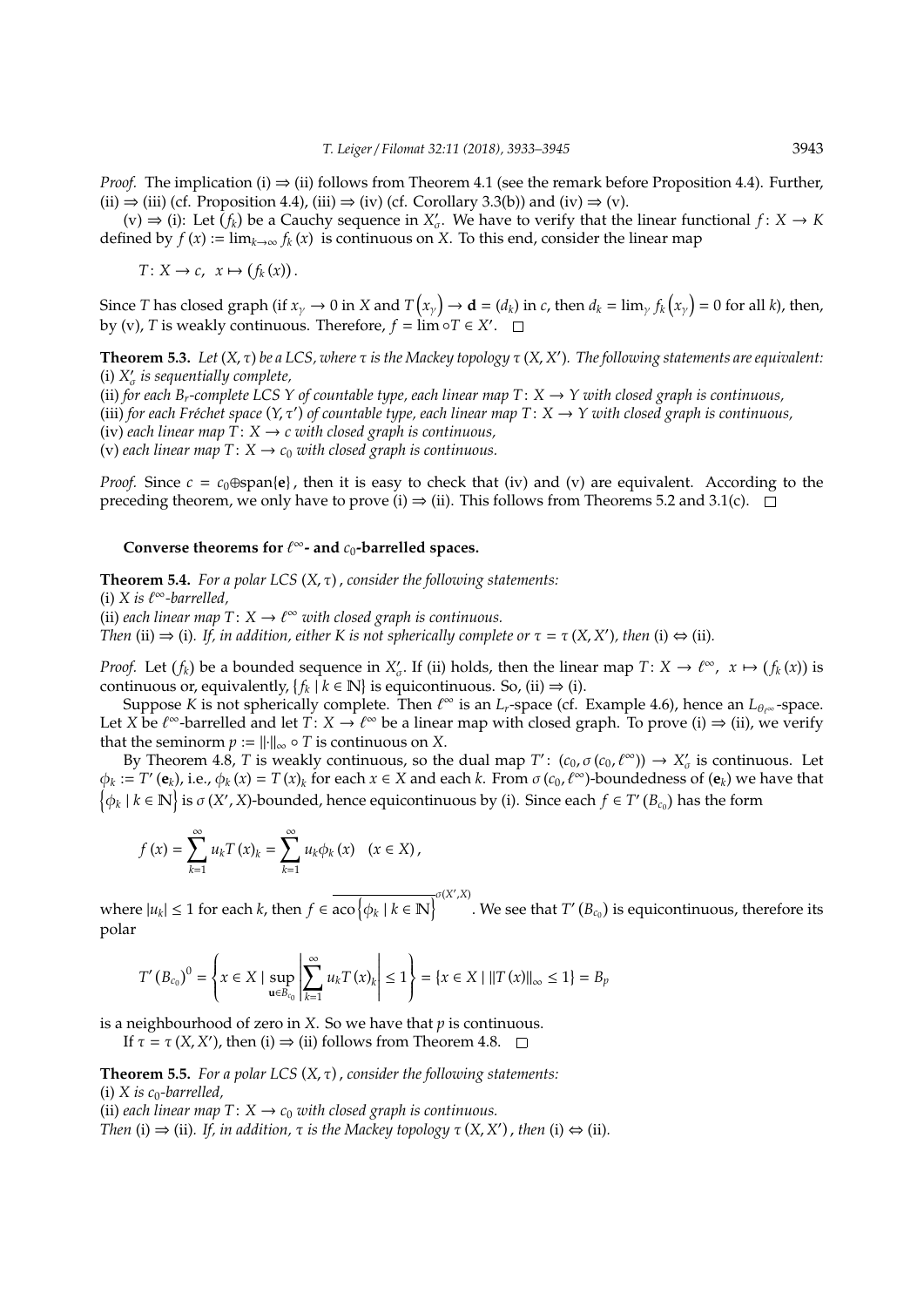*Proof.* (i)  $\Rightarrow$  (ii): Let *T*: *X*  $\rightarrow$  *c*<sub>0</sub> be a linear map with closed graph. Since *c*<sub>0</sub> is an *L*<sub> $\theta_{c0}$ -space, then Theorem</sub> 4.10 ensures the weak continuity of *T*. Hence, the dual map  $\overline{T}'$ :  $(\ell^{\infty}, \sigma(\ell^{\infty}, c_0)) \to X'_{\sigma}$  is continuous. To **F**. The seminorm  $p := ||·||_{\infty} \circ T$  is continuous on *X*, let  $\phi_k := T'(\mathbf{e}_k)$  for each *k*. Obviously,  $\mathbf{e}_k \to 0$  verify that the seminorm  $p := ||·||_{\infty} \circ T$  is continuous on *X*, let  $\phi_k := T'(\mathbf{e}_k)$  for each *k*. Obviou in  $(\ell^{\infty}, \sigma(\ell^{\infty}, c_0))$ , which implies that  $\phi_k \to 0$  in  $X'_{\sigma}$ . By (i),  $\overline{\text{aco}\left\{\phi_k \mid k \in \mathbb{N}\right\}}^{\sigma(X',X)}$ is equicontinuous. Since  $T'(B_{\ell^{\infty}}) \subset \overline{\text{aco } \{\phi_k \mid k \in \mathbb{N}\}}^{\sigma(X',X)}$ , then  $T'(B_{\ell^{\infty}})^0 = B_p$  is a neighbourhood of zero in *X*. Hence  $p$  is continuous. Assume now that (ii) holds with  $\tau = \tau(X, X')$ . Then  $X'_{\sigma}$  is sequentially complete by Theorem 5.3. Let  $(f_k)$ 

be a sequence converging to 0 in  $X'_\sigma$ . To prove that it is equicontinuous, we put  $A := \overline{\text{aco } \{f_k \mid k \in \mathbb{N}\}}^{\sigma(X',X)}$ and show that the seminorm *p* on *X* defined by  $p(x) := \sup \{|f(x)| | f \in A\}$   $(x \in X)$  is  $\tau(X, X')$ -continuous. To see this, we first notice that *A* is a metrizable compactoid (see [13, Theorem 3.8.24]). Then, by the fact that  $X'_{\sigma}$  is sequentially complete, *A* is a complete subset in  $X'_{\sigma}$ . Therefore,  $\mathcal{F}_p = A^{0\oplus} = A^e \subset X'$ . Hence  $B_p$  is a  $\tau$  (*X*, *X*<sup>'</sup>)-neighbourhood of zero and so *p* is continuous on (*X*,  $\tau$ ).

Finally, we close this section with some examples that say that the barrelledness conditions considered above are different in general. For a polar LCS  $(X, \tau)$ , we consider the following conditions:

- (a) *X* is polarly barrelled,
- (b) *X* is  $\ell^{\infty}$ -barrelled,
- (c)  $X$  is  $c_0$ -barrelled,
- (d)  $X'_{\sigma}$  is sequentially complete.

Clearly, (a)  $\Rightarrow$  (b)  $\Rightarrow$  (c). The implication (c)  $\Rightarrow$  (d) follows from Theorems 5.2 and 5.5. If  $\tau$  is the Mackey topology, then (d)  $\Rightarrow$  (c) by Theorems 5.3 and 5.5.

Note that (c)  $\Rightarrow$  (d) may be false in the classical case (for example,  $(\ell, \tau(\ell, c_0))$ ; see [8, p. 102]).

The following examples show that all the implications (a)  $\Rightarrow$  (b)  $\Rightarrow$  (c)  $\Rightarrow$  (d) are irreversible in general.

**Example 5.6.** *There exist*  $\ell^{\infty}$ -barrelled LCS's which are not polarly barrelled.

*Proof.* See [11, Example 2]. □

**Example 5.7.** *There exist c*<sub>0</sub>-barrelled LCS's which are not  $\ell^{\infty}$ -barrelled.

*Proof.* Let  $\zeta$  be the polar topology on  $\ell^{\infty}$  defined by the seminorms  $p_{(\mathbf{u}_n)}(\mathbf{z}) := \sup_{n \in \mathbb{N}} |\sum_{k=1}^{\infty} u_k^{(n)}|$  $\left|\sum_{k=1}^{(n)}z_{k}\right|$  (**z** ∈  $\ell^{\infty}$ ), where  $\mathbf{u}_n = (u_k^{(n)})$ *k*  $k \in \mathbb{N}$  ∈ *c*<sub>0</sub> and **u**<sub>*n*</sub> → **0** in (*c*<sub>0</sub>, *σ* (*c*<sub>0</sub>, *t*<sup>∞</sup>)). Clearly, ( $\ell^{\infty}$ ,  $\zeta$ )' ⊃ *c*<sub>0</sub>. Since

$$
p_{(\mathbf{u}_n)}\left(\mathbf{z}-\sum_{k=1}^m z_k\mathbf{e}_k\right)=\sup_{n\in\mathbb{N}}\left|\sum_{k=m+1}^\infty u_k^{(n)}z_k\right|\leq ||\mathbf{z}||_\infty\sup_{k>m}\sup_{n\in\mathbb{N}}\left|u_k^{(n)}\right|\to 0\ \ (m\to\infty,\ \mathbf{z}\in\ell^\infty)\,,
$$

then, for each  $f \in (\ell^{\infty}, \zeta)'$ , we have  $f(z) = \sum_{k=1}^{\infty} v_k z_k$   $(z \in \ell^{\infty})$  with  $\mathbf{v} = (f(\mathbf{e}_k)) \in c_0$ . Thus,  $(\ell^{\infty}, \zeta)' = c_0$ .

Obviously,  $(\ell^{\infty}, \zeta)$  is  $c_0$ -barrelled. To verify that it is not  $\ell^{\infty}$ -barrelled, we show that the sequence  $\left(\sum_{k=1}^m \mathbf{e}_k\right)_{m\in\mathbb{N}}$  (which clearly is  $\sigma(c_0,\ell^{\infty})$ -bounded in  $c_0$ ) is not  $\zeta$ -equicontinuous. Assume, therefore, that this is not the case. Then the polar seminorm *q* defined by  $q(\mathbf{z}) := \sup_{m \in \mathbb{N}} |\sum_{k=1}^{m} z_k|$  ( $\mathbf{z} \in \ell^{\infty}$ ) is continuous on  $\overline{a}$  $(\ell^{\infty}, \zeta)$ . Hence we can find a sequence  $(\mathbf{u}_n)$  such that  $\mathbf{u}_n \to \mathbf{0}$  in  $(c_0, \sigma(c_0, \ell^{\infty}))$  and  $q(\mathbf{z}) \le \sup_{n \in \mathbb{N}} |\sum_{k=1}^{\infty} u_k^{(n)}|$  $\binom{n}{k}$  $z_k$  $(\mathbf{z} \in \ell^{\infty})$ . Since  $\|\mathbf{u}_n\|_{\infty} \to 0$ , there exists an  $N \in \mathbb{N}$  with  $\sup_{n+k \geq N} |u_k^{(n)}|$ *n*+*k*>*N*  $\left| \binom{n}{k} \right| < \frac{1}{2}$ . So, the sequence **t** :=  $(0, \ldots, 0, 1, 1, \ldots)$ , where  $t_1 = \cdots = t_N = 0$ , yields the contradiction:

$$
1 = \sup_{m > N} \left| \sum_{k=N+1}^{m} t_k \right| = q(\mathbf{t}) \le \sup_{n \in \mathbb{N}} \left| \sum_{k=N+1}^{\infty} u_k^{(n)} \right| \le \sup_{n \in \mathbb{N}} \sup_{k > N} |u_k^{(n)}| \le \frac{1}{2}.
$$